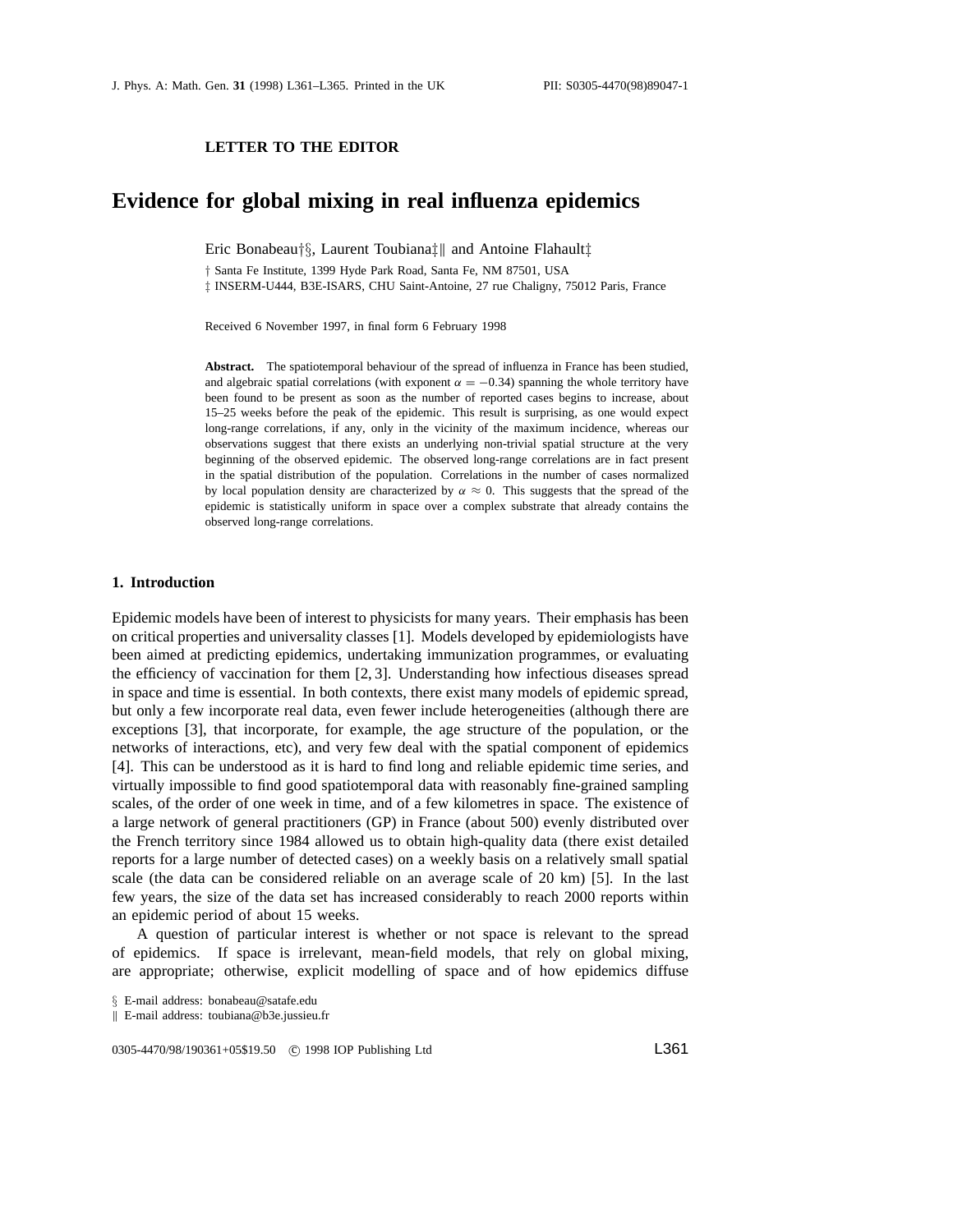

Figure 1. Time series of the number of cases of influenza reported by the Sentinelles network of GPs during the winter 1994–95 epidemic. The duration of the time series is 63 weeks (from the 30th week of 1994 to the 40th week of 1995), and the peak of the epidemic occurs at week 37.

is necessary. There has been evidence in the past that space is indeed relevant, and that epidemics spread with spatial waves from an initial epidemic centre [4]. However, transportation systems have changed in the last 30 years, promoting exchanges both among and within countries, such systems may have been amplified to the point where the timescale of global mixing is so short that it dominates over local dynamics. We focus here on influenza, the spread of which we analyse from a 'physics' perspective. Results are given for the epidemic of winter 1994–5, but essentially the same conclusions can be drawn for all other epidemic periods since 1984.

In order to study the role of space, we examined the spatial correlation structure of the epidemic, by measuring spatial correlations in the number of reported cases. We find longrange correlations, but, surprisingly, these algebraically decaying correlations are present as soon as the number of cases begins to increase, that is, about 15–25 weeks before the epidemic reaches its peak, which means that such correlations can be observed over a period of 30–50 weeks per year, as they also persist for 15–25 weeks after the peak. Figure 1 shows the time series of the total number of cases reported by the GP network over the whole territory, and figure 2 shows the density–density autocorrelation function at scale *s* (that is, when spatial data are binned in square patches of linear size *s* km, hereafter called *s*-patches)  $C_s(h, t) = \langle \langle N_s(r, t)N_s(r + y, t) \rangle_r \rangle_{|y|=h}$ , where *t* is the time (in weeks) starting from  $t = 1$  (36 weeks before the peak of the epidemic),  $N_s(r, t)$  is the number of cases reported during week *t* in the *s*-patch centred on location  $r, \langle \ldots \rangle_r$  denotes averaging over *r* and  $\langle \ldots \rangle_{|y|=h}$  averaging over  $|y| = h$ . We find that  $C_s(h, t) \propto h^\alpha$  with  $\alpha = -0.34 \pm 0.12$ , from week 9 to week 49, up to a cut-off value  $h_c \approx 1000$  km, which is of the order of the French metropolitan territory's maximum linear size. Before week 9 and after week 49, correlations are either short-ranged or exhibit no structure. Although the origin of the cut-off size  $h_c$  cannot be determined with certainty because this would require data from neighbouring countries, there is a good chance that it results from the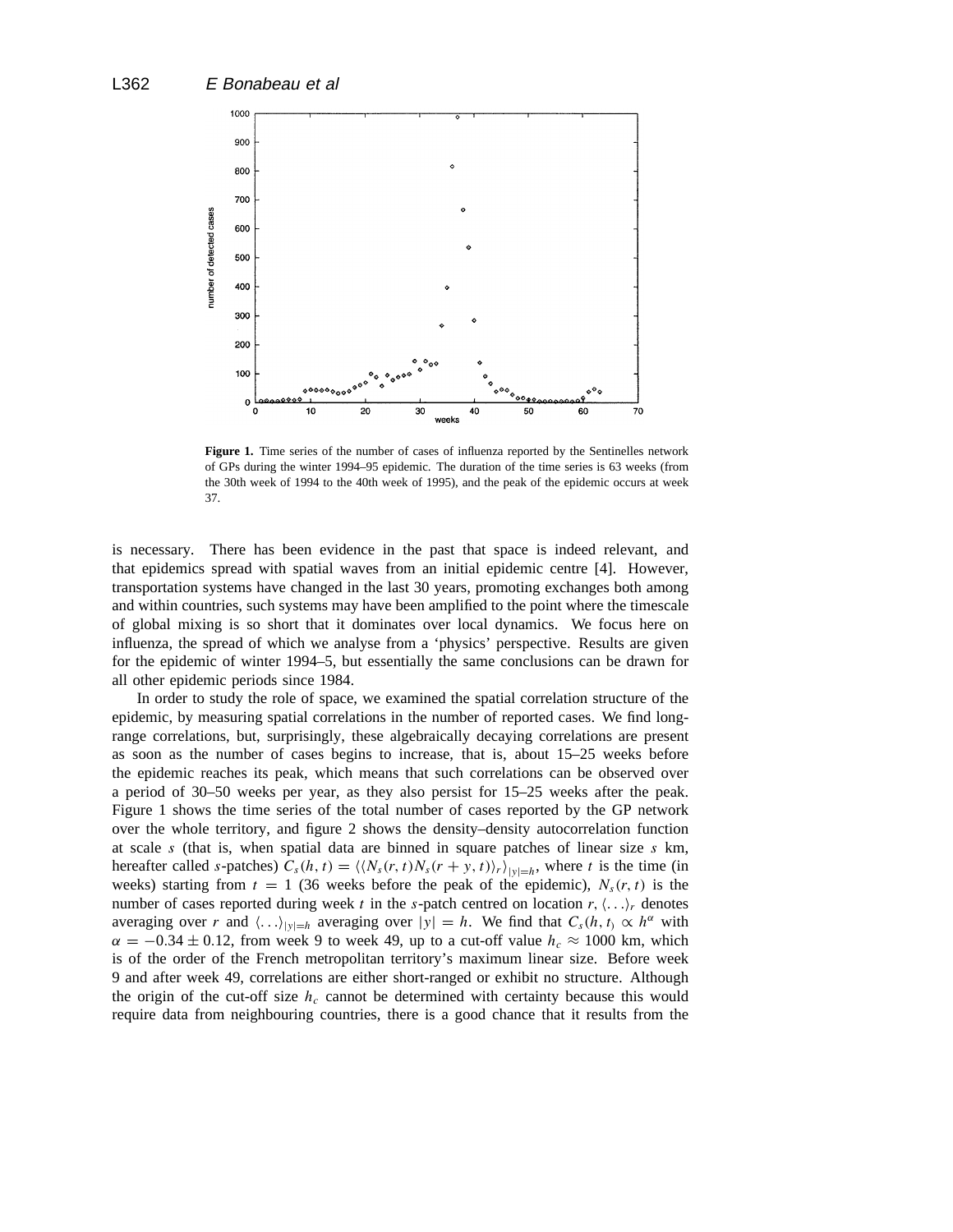

**Figure 2.** Spatial autocorrelation function *C(r)* (*r* in km) of the number of reported cases for *s* = 20 km at weeks 1, 10, 20, 30, 37, 40, 50, 60.



**Figure 3.** Spatial autocorrelation functions of the number of reported cases at week 37, of the distribution of GPs, and of the distribution of population for  $s = 20$  km.

spatial limitations of the data set, and that, if data were available for territories beyond the French borders, correlations would extend to these territories. A fractal distribution of dimension *D*<sub>0</sub> should satisfy  $C_s(h, t) \propto h^{D_0 - d}$  in a *d*-dimensional space [6], which indicates that the distribution of cases is either fractal or multifractal, the fractal dimension being  $D_0 = 1.66 \pm 0.12$ . What is the origin of these long-range correlations, which are usually associated with critical points? One possible answer is that the epidemic process is in a sense continuously critical. Obviously the structure of the spatial population distribution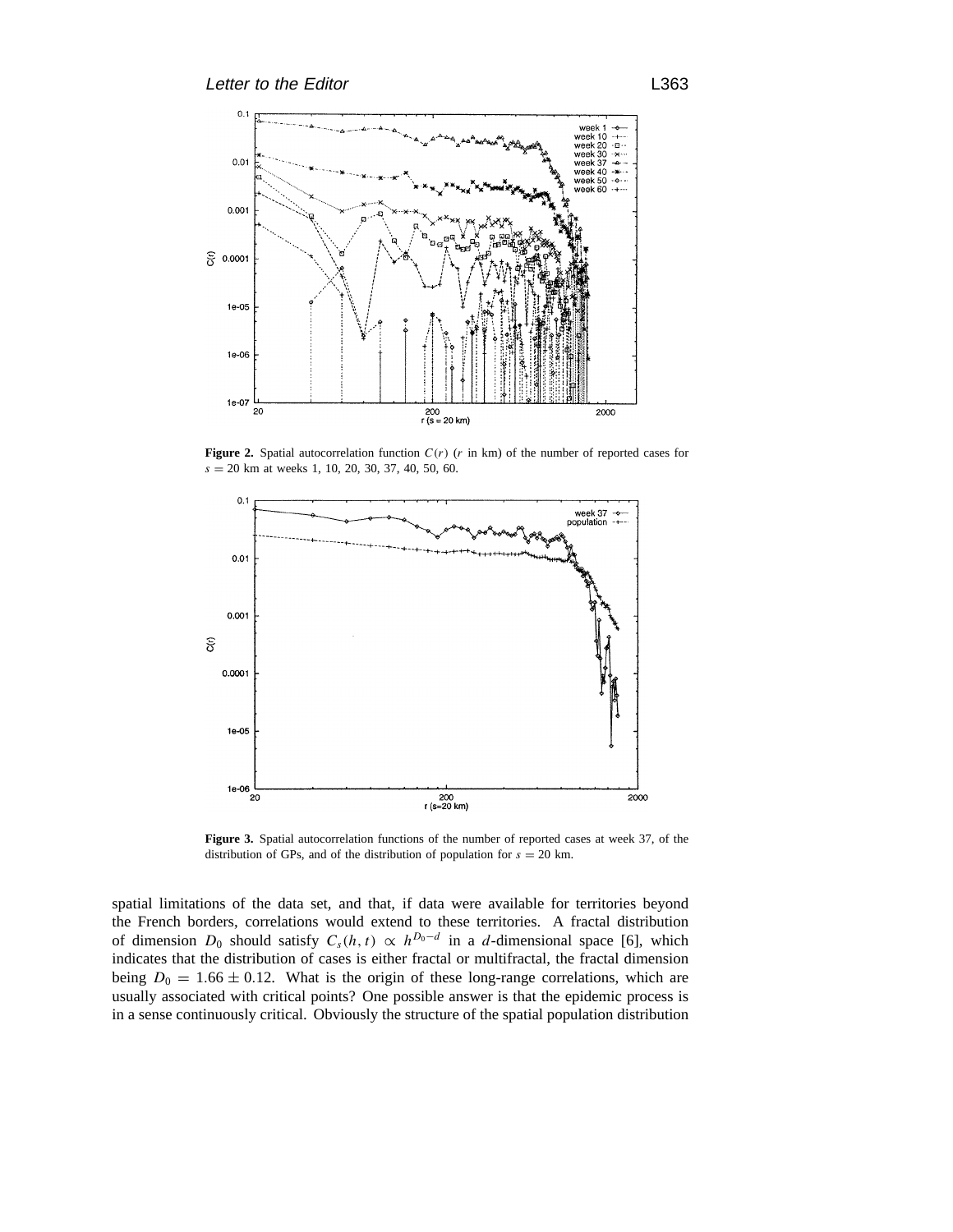

**Figure 4.** Spatial autocorrelation function of the number of reported cases divided by the size of the local population for  $s = 30$  km at weeks 1, 10, 20, 30, 37, 40, 50.

influences the correlation properties of the spatial distribution of cases of influenza. It is therefore necessary to examine the role played by this underlying substrate.

Data obtained from the French Institut Géographique National (IGN) allowed us to study the properties of the spatial distribution of the population in France (from the last 1990 census survey). Figure 3 shows the correlations found in this data, compared with the correlations obtained at the peak of the epidemic. Figure 3 is consistent with the hypothesis that both curves exhibit approximately the same correlations  $(\alpha = -0.31 \pm 0.03$ for the population distribution, consistent with what is found for the UK and the USA [7]). It suggests therefore that all of the correlations present in the case distribution can be due to the structure of the population distribution. In order to further test our assumption about the origin of the correlations, we have measured the spatial correlations of  $n_s(r, t) = N_s(r, t)/P_s(r)$  where  $P_s(r)$  is the total population in the *s*-patch centred around *r*. Figure 4 shows that the correlations in  $n<sub>s</sub>(r, t)$  can be reasonably well characterized by  $\alpha \approx 0$ ( $\alpha = 0.04 \pm 0.03$ ). This result suggests that the distribution of cases is randomly distributed over the territory, with the number of cases in each patch being approximately proportional to the population (or weight) of the patch). It is tempting to conclude that the data reflect a random distribution of cases according to demographic weight, and that the epidemic propagates mainly through a global, and not only local, mixing process, certainly because of global transportation systems [8]. A mean-field regime is reached before local dynamical heterogeneities have time to dominate. Space therefore appears to be weakly relevant and models assuming perfect spatial mixing are appropriate.

We thank the sentinel general practitioners who collected the data. The Sentinelles network is part of the French Communicable Diseases Network (FCDN), developed at INSERM U 444 in collaboration with the Réseau National de Santé Publique (Public Health Network) and the Direction Générale de la Santé (Ministry of Health). EB is supported by the Interval Research fellowship at the Santa Fe Institute.